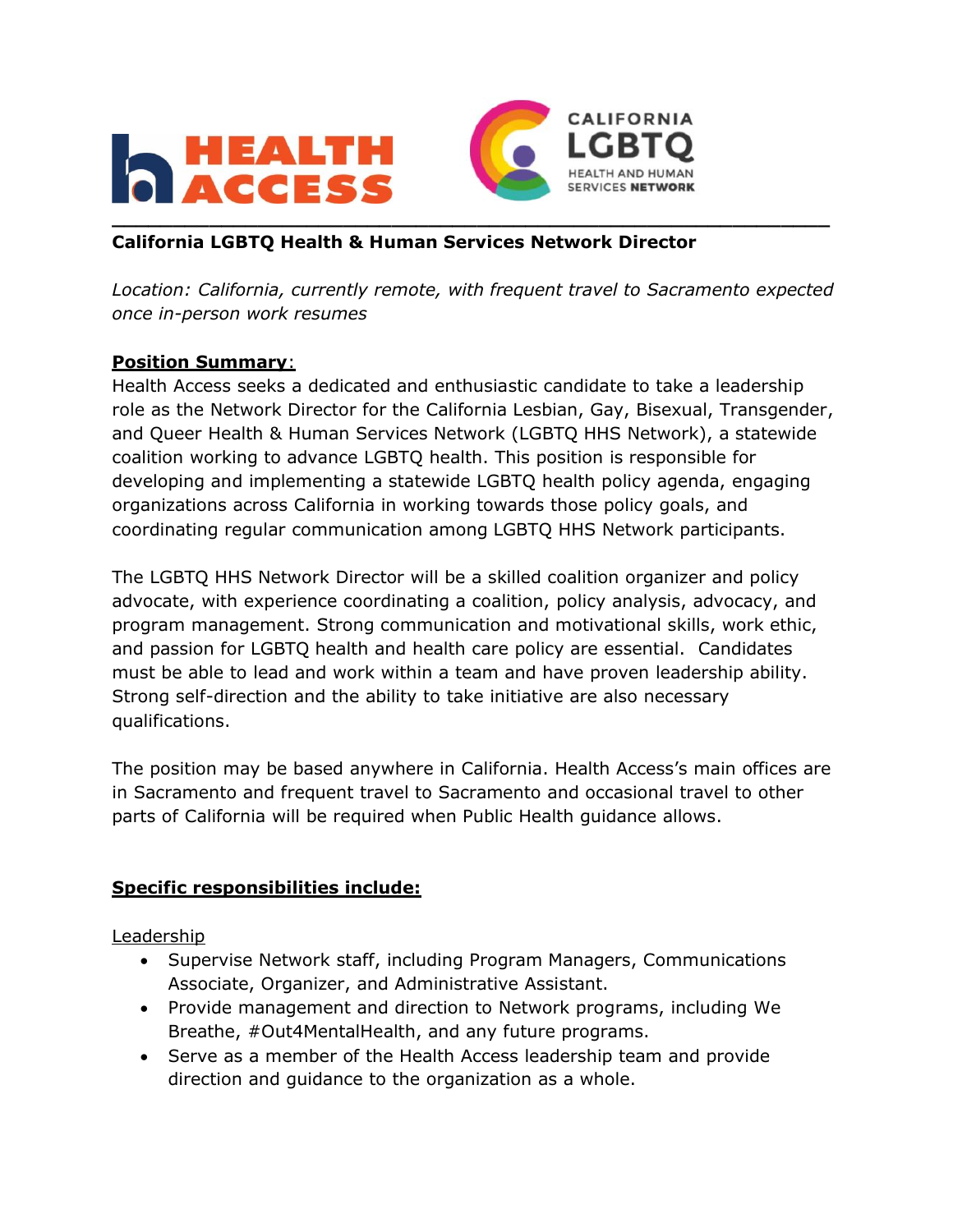• Be a leader/bridge in LGBTQ communities, managing multi-dimensional relationships with partners.

### Coalition Organizing and Network Coordination

- Maintain and strengthen relationships with current LGBTQ HHS Network participants, staying up to date with organizations' priorities.
- Convene conversations between LGBTQ HHS Network participants to discuss recurring issues, share best practices, and develop policy solutions.
- Coordinate and host remote meetings for the LGBTQ HHS Network and coordinate additional coalition meetings and events as needed.
- Report to the Network Steering Committee, including scheduling and planning regular meetings to provide updates, get feedback, and plan future LGBTQ HHS Network activities.
- Reach out to potential new coalition partners; maintain the broad diversity of organizations participating in the LGBTQ HHS Network and people serving on the Steering Committee.
- Ensure regular communication with Network members through the Newsletter and listservs.

Policy Development and Advocacy

- Attend state agency meetings about topics that are relevant to LGBTQ health; present public comment representing the LGBTQ HHS Network's positions and comments on various topics;
- Work with advocates to ensure the successful implementation of legislation and policies benefitting LGBTQ health and wellness;
- Work with Steering Committee members and other highly active LGBTQ HHS Network participants to identify policy goals (at the state, county, and/or local levels) that will improve LGBTQ health in California;
- Compose sign-on letters and comment templates that organizations can utilize in their advocacy.

# **Development**

- Assist in research and fundraising, cultivating relationships with funders and identifying possible funding sources for the LGBTQ HHS Network.
- Incubate projects and programs; pursue new funding opportunities aligned with the LGBTQ HHS Network's goals.
- Lead grant writing, reporting, and management for the Network and its programs #Out4MentalHealth, We Breathe, and any future programs.

# **Qualifications and Requirements:**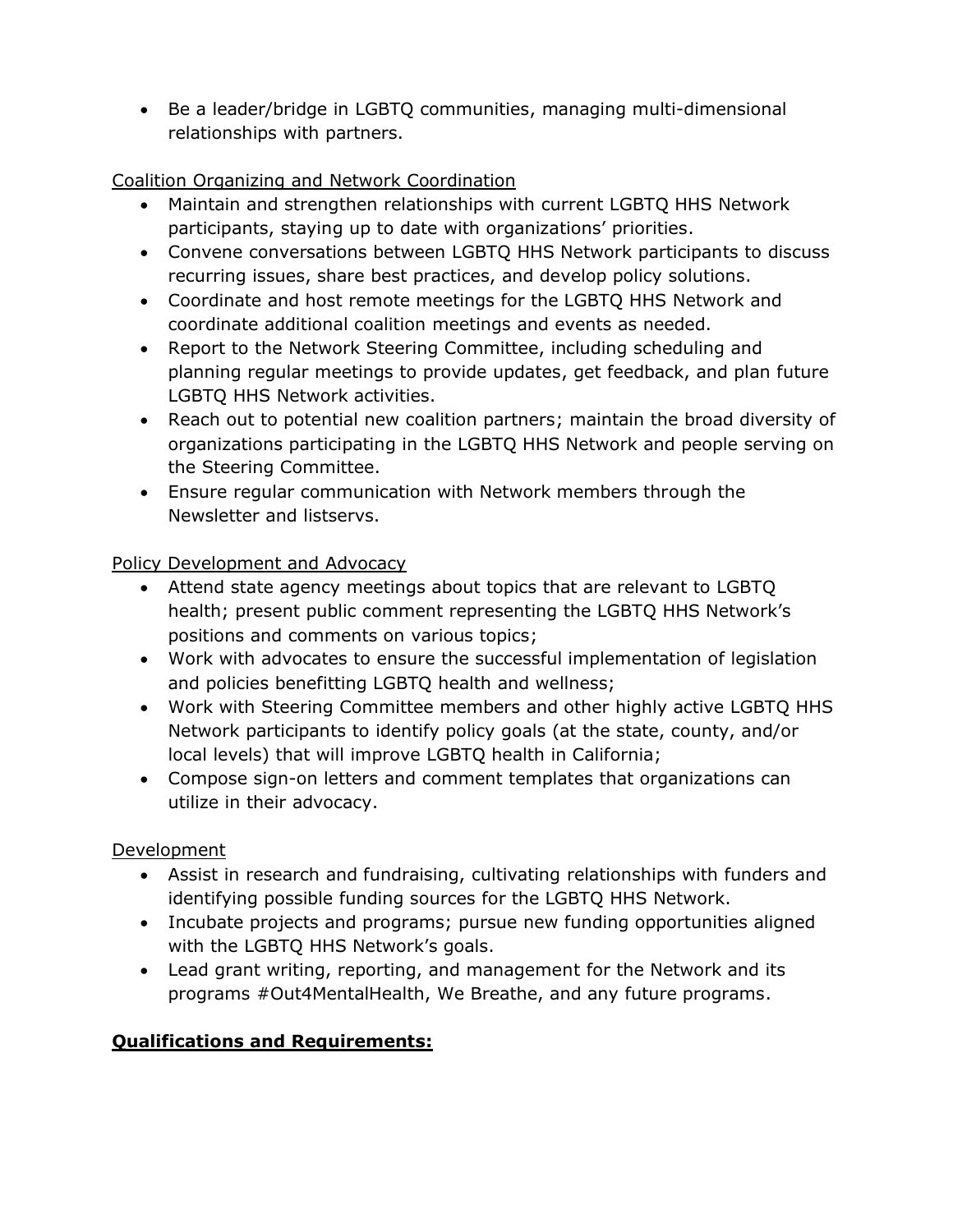We know it's common for women, femmes, Black, Black/Brown TGI and formerly incarcerated folks, and/or LGBTQIA2+ individuals to not apply for positions unless they believe they have every competency. Whether or not you meet all of the competencies/qualities, we welcome you to apply. We don't expect candidates to meet every qualification or preference. We also value non-traditional career pathways.

- At least five years of experience in a leadership role in community and/or political organizing, grassroots organizing, community building, communications, and/or policy advocacy; or equivalent relevant educational experience;
- Passion for and a demonstrated commitment to addressing the issues, needs and interests of LGBTQ youth, adults, families, and issues impacting transgender Californians and LGBTQ BIPOC people and communities;
- Commitment to inclusive, accessible programming centering the experiences of community members living with intersecting identities; prior experience working within coalitions with diverse communities and an understanding of intersectional oppressions;
- Previous experience leading multiple projects, strong organizational skills, ability to stay focused with attention to detail while working on multiple projects;
- Skilled at electronic communications; proficient with Microsoft Office 365 or similar; quick to learn new technologies;
- A collaborative team member, independent thinker, and self-motivated problem solver, with a commitment to excellence;
- Experience writing grant applications, managing grants, and leading additional fundraising efforts;
- Knowledge of state agencies and state legislative process, and non-profit advocacy.

# **Language and Communication Skills:**

- Strong leadership, administrative, organization, analytical, and written/verbal communication skills;
- Excellent facilitation skills;
- Strong interpersonal skills and ability to work with a wide range of personalities;
- Ability to understand and communicate complicated health policy and LGBTQ issues to a lay audience;
- Must be able to meet deadlines, be responsive, and demonstrate excellent communication skills.

# **Compensations and Benefits:**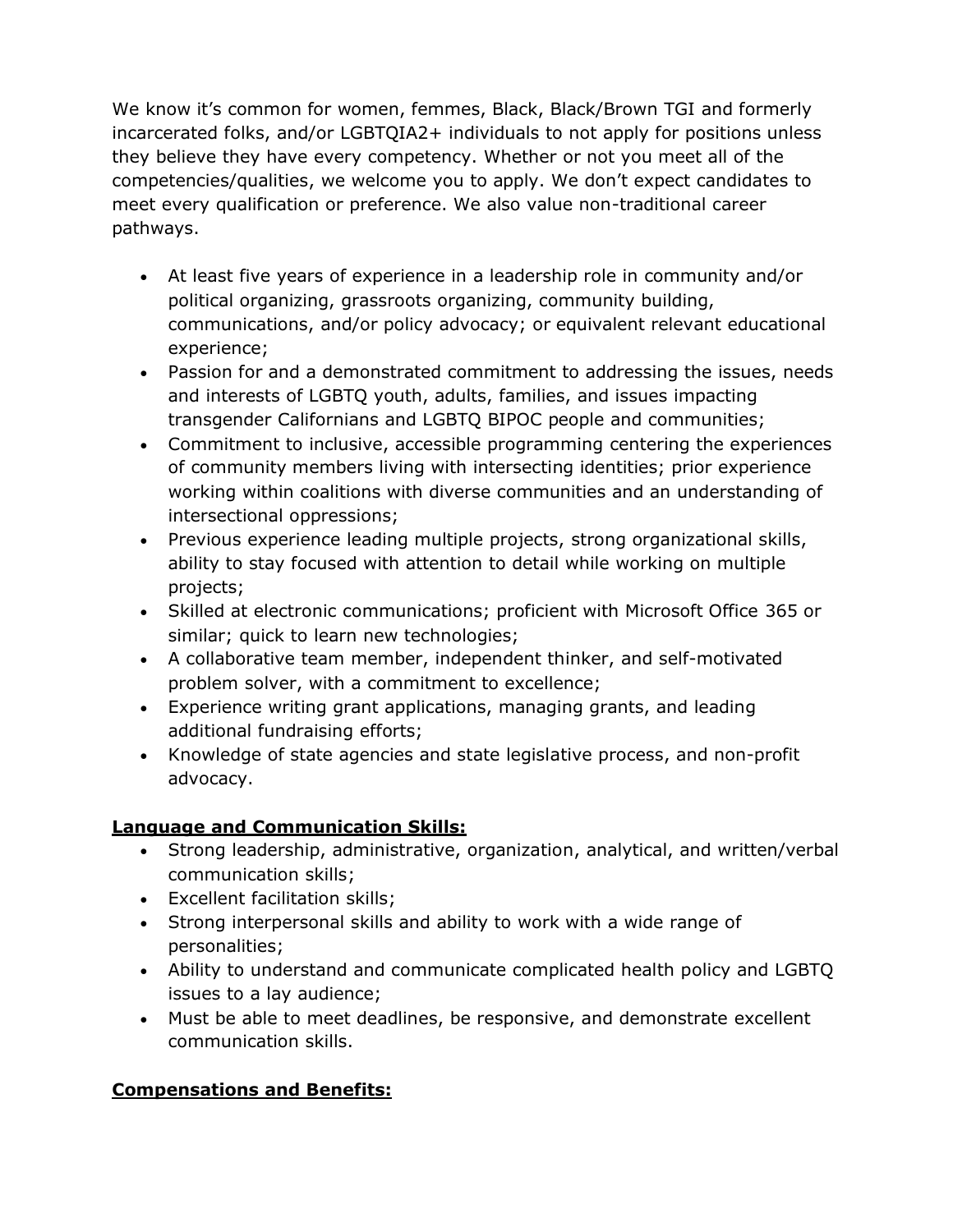The anticipated salary range is \$85,000-100,000, though the successful candidate could be hired above or below this range depending on qualifications. Benefits are competitive and include health insurance, Wi-Fi and phone reimbursement, 401(k) retirement plan with 7% employer match, 10 paid vacation days within the first year, 3 personal days, 12 days of sick time, and 12 paid holidays a year.

### **Work Environment:**

The noise level in the work environment is usually moderate to loud, as multiple telephone conversations and normal office equipment continue throughout the day. Reasonable accommodations may be made to enable individuals with disabilities to perform the essential functions.

### **About the California LGBTQ Health and Human Services Network:**

The California LGBTQ Health & Human Services Network is an LGBTQ-specific program of Health Access, bringing together more than 60 non-profit providers, community centers, and researchers to advocate collectively for state level policies and resources that will advance LGBTQ health. Founded in 2007, the Network provides coordinated leadership about LGBTQ health policy in a proactive, responsive manner that promotes health and well-being as part of the movement for LGBTQ equality, and ensures that there is a distinct LGBTQ voice in health policy decision-making venues.

### **About Health Access:**

A nonprofit organization dedicated to achieving quality, affordable health care for all Californians, Health Access is the statewide health care consumer advocacy coalition of organizations representing seniors, children, people with disabilities, immigrants, communities of color, health care professionals, people of faith, labor, and working families. For over 25 years, Health Access has been a leader in the state's health care reform movement, most recently as the lead coalition working to pass, and then implement, the Affordable Care Act in California. Health Access was the leading sponsor of the California HMO Patient Bill of Rights, the Hospital Fair Pricing Act, and worked to expand and preserve Medi-Cal and Healthy Families health coverage.

Promoting diversity is integral to the mission of Health Access. Health Access seeks applicants for all positions without regard to race, color, religion, national origin, ancestry, sex, age, sexual orientation, gender identity, marital status, veteran status, or physical or mental disability. Health Access embraces equality of opportunity and treatment for all employees in all employment matters.

#### **How to Apply**